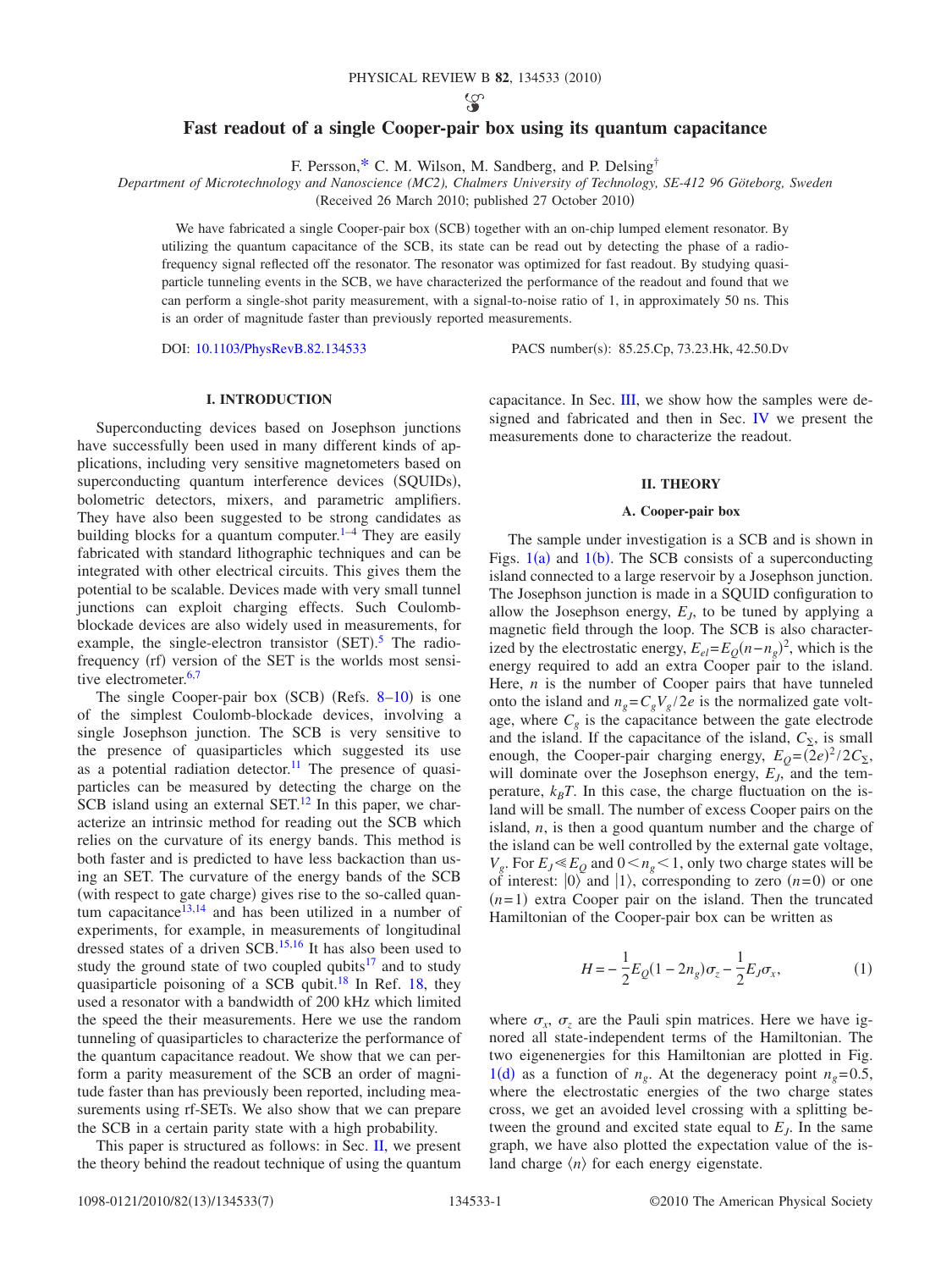<span id="page-1-0"></span>

FIG. 1. (Color online) (a) A scanning electron micrograph of the resonator for sample A. The inductor can be seen spiraling around the plates of the capacitors with the upper part counter wound compared to the bottom part. (b) A scanning electron micrograph of the SCB for sample A. The SCB consists of a  $5-\mu$ m-long and 100-nmwide superconducting island. The SCB for sample B is the same except that the island is  $8 \mu m$  long in order to increase the gate capacitance. The island is connected to a reservoir through two small Josephson junctions in a SQUID geometry. The potential of the island is controlled by three different capacitive gates. One large rf gate,  $C_g^{\text{rf}}$  (on the top) is connected to the resonator and used for the readout. In addition, there is a dc gate,  $C_g^{\text{dc}}$ , used to bias the SCB at the working point and a microwave gate,  $C_g^{\text{mw}}$ , used for spectroscopy. (c) A schematic of the device. The parallel resonator consists of two metal layers separated by a thin insulating layer. The bottom layer is of Nb (within the dashed line), forming the inductor and bottom plates of the capacitors. Next is a 200 nm layer of silicon nitride (the dashed line) covering the whole sample and, finally, the top layer is Al (outside the dashed line) making the top plates of the capacitors as well as the SCB. (d) The energy of the two lowest energy eigenstates of the SCB, as well as the expectation value of the (excess) charge on the SCB island for each state as a function of the normalized gate voltage,  $n_g$ . (e) The quantum capacitance,  $C_Q$ , for the two eigenstates as a function of the normalized gate voltage, *ng*.

## **B. Quantum capacitance**

At the degeneracy point, the energy difference between the ground and excited state is, to first order, independent of the gate charge,  $n_g$ , which makes this the ideal bias point when the SCB is used as a qubit. At this bias point, the longest dephasing times are obtained.<sup>19</sup> Therefore, this is often called the optimal point. If we want to detect the state of the SCB sitting at the optimal point, we cannot measure the charge, since the charges of the ground and exited state are the same at this point [see Fig.  $1(d)$  $1(d)$ ]. Although the charges are the same for the two states, the derivatives of the charges with respect to the gate voltage differ and can be used for readout. We can define an effective capacitance of the SCB by calculating  $C_{\text{eff}} = \partial \langle Q_g \rangle / \partial V_g$ , where  $\langle Q_g \rangle = C_g C_J V_g / C_\Sigma + 2e \langle n \rangle C_g / C_\Sigma$  is the average value of the injected charge on the gate capacitor. This effective capacitance,  $C_{\text{eff}} = C_{\text{geom}} + C_Q$ , will have two contributions, a geometric part  $C_{\text{geom}} = C_g C_J / (C_g + C_J)$  consisting of the gate capacitance in series with the junction capacitance and a statedependent part that we call the quantum capacitance.<sup>13</sup> This quantum capacitance,  $C<sub>O</sub>$ , takes the following form:

$$
C_Q^{g/e} = \pm \frac{C_g^2}{C_\Sigma} \frac{\alpha^2}{[\alpha^2 + (1 - 2n_g)^2]^{3/2}} = \pm \frac{C_g^2}{C_\Sigma} \frac{E_Q E_J^2}{\Delta E^3}
$$
 (2)

for the ground (g) and first excited (e) state, where  $\alpha = E_J/E_Q$  and  $\Delta E = \sqrt{E_J^2 + E_Q^2 (1 - 2n_g)^2}$  is the energy difference between the two states at a given  $n_g$ .  $C_Q$  is equal in magnitude but has opposite signs for the ground and excited state, with  $C_Q$  being negative for the excited state. In Fig. [1](#page-1-0)(e),  $C_Q$  is plotted against the gate charge,  $n_g$ , for the ground and exited state of the SCB.

If we embed the SCB in a resonator [see Fig.  $1(c)$  $1(c)$ ], the effect of the quantum capacitance will be to shift the resonance frequency. The reflection coefficient,  $\Gamma = |\Gamma| \exp(\phi)$ , of the resonator has a constant magnitude, i.e.,  $|\Gamma|=1$ , since there are no dissipative elements in the resonator. The phase  $\phi$ , however has a sharp frequency dependence and close to the resonance frequency,  $\omega_0 = 2\pi f_0 = 1/\sqrt{L(C+C_c)}$ , the phase,  $\phi$ , can be approximated by the expression

$$
\phi = -\pi - 2 \arctan\left(2Q \frac{\omega - \omega_0}{\omega_0}\right),\tag{3}
$$

where  $\omega = 2\pi f$  is the angular probe frequency and  $Q = (C + C_c)/C_c^2 Z_0 \omega_0$  is the external quality factor of the resonator. Now, if the capacitance of the SCB is changed by  $\Delta C_Q$ , the phase of the rf signal at frequency  $f_0$  reflected off the resonator will change by

$$
\Delta \phi \approx -2 \arctan\bigg(Q \frac{\Delta C_Q}{C + C_c}\bigg). \tag{4}
$$

<span id="page-1-1"></span>Here we have treated the resonator purely classically. A full quantum treatment, including the SCB, resonator, and transmission line can be found in the work of Johansson *et al.*[20](#page-6-18) It is shown that this method of readout is quantum limited, $20$ meaning that no information is lost during the readout (no extra dephasing).

#### **C. Quasiparticles**

Quasiparticles are single-particle excitations of the superconducting condensate. Quasiparticle fluctuations have been studied as a source of noise in superconducting devices for some time. Thermodynamic fluctuations in the quasiparticle number, also know as generation-recombination noise, are an important source of noise at intermediate temperatures.<sup>21</sup>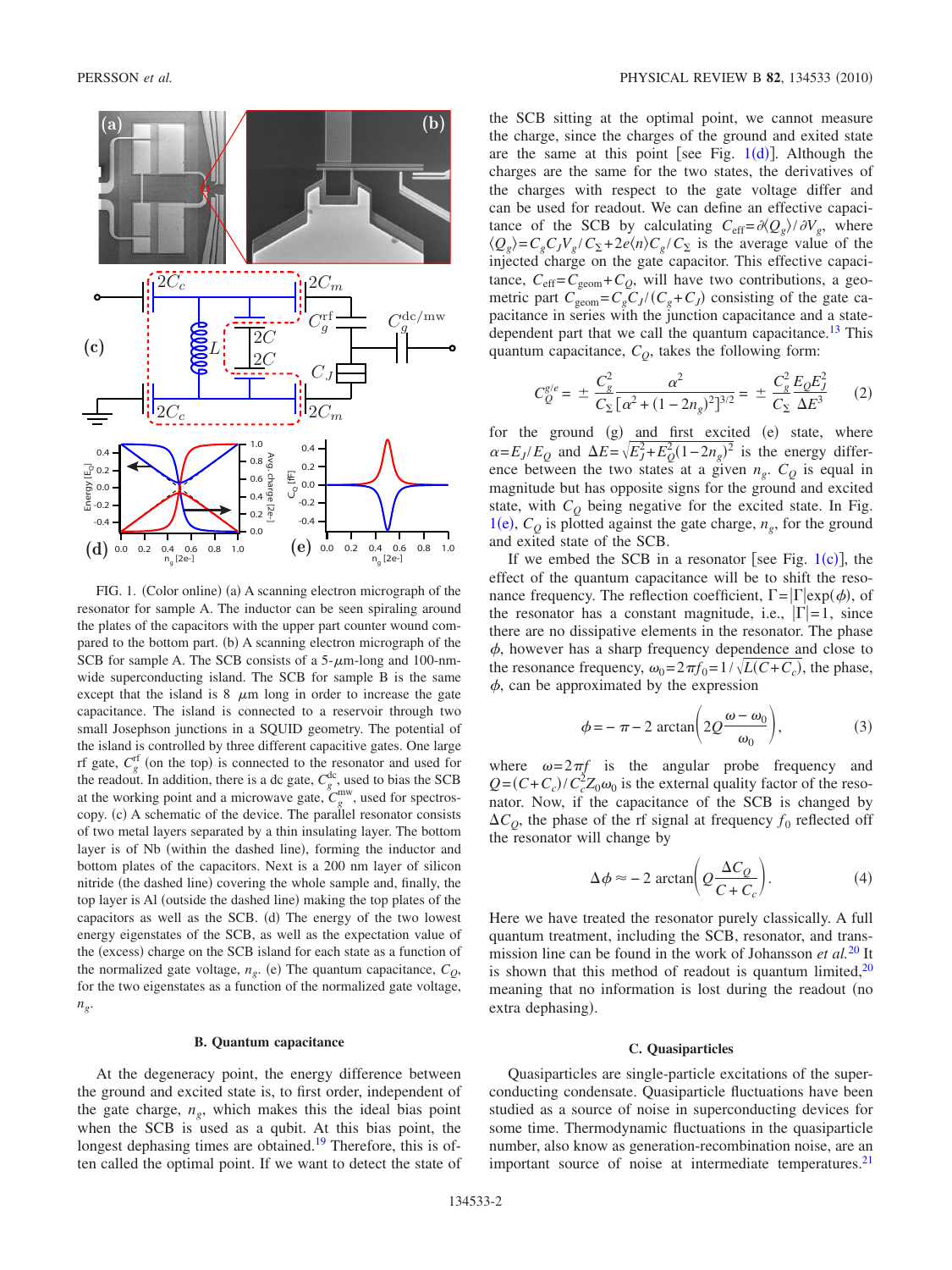Time-resolved measurements of these fluctuations have shown very good agreement between theory and experiment.<sup>22,[23](#page-6-21)</sup> At very low temperatures, were thermal quasiparticles should be suppressed, a significant population of quasiparticles is still observed in most experiments. The origin of these nonequilibrium quasiparticles is still unknown. However, it is clear that they remain an important source of noise.

The most significant source of quasiparticle noise in a SCB is commonly referred to as quasiparticle poisoning. When a nonequilibrium quasiparticle in the reservoir tunnels onto the SCB island, it shifts the potential of the island by  $\pm e/C_{\Sigma}$ . The random tunneling of quasiparticles on and off of the island therefore leads to large-amplitude telegraph noise in the island potential. Quasiparticle poisoning has been extensively studied[,18,](#page-6-16)[24,](#page-6-22)[25](#page-6-23) including the observation of indi-vidual tunneling events in real time.<sup>12[,26](#page-6-24)</sup> It has been shown that poisoning is well described by a simple kinetic model, starting from the assumption of a finite density of nonequilibrium quasiparticles in the leads. In this model, the tunneling rates are then dictated by the relative energies of the even (no quasiparticles on the island) and odd (one quasiparticle on the island) states. If the energy of the odd state is lower than the even state, a quasiparticle can be trapped on the island [see Fig.  $3(a)$  $3(a)$ ]. The energy difference of the even and odd state is maximum at the charge degeneracy point,  $n_e$ =0.5, where it takes the value  $\delta E = E_Q/4 - E_J/2 - \Delta_i + \Delta_r$ . Here  $\Delta_i$  and  $\Delta_r$  are the superconducting energy gaps of the island and the reservoir, respectively. The average occupation of the two states is then simply determined by the Boltzmann factor exp− *E*/*kBT*-.

#### **III. DEVICE DESIGN AND FABRICATION**

<span id="page-2-0"></span>When designing the readout circuit there is a trade off between having a good signal (large phase shift) and low backaction. The phase shift is roughly proportional to  $QC_Q$ / $(C+C_c)$  [see Eq. ([4](#page-1-1))], meaning that for a fixed *Q* value (i.e., measurement bandwidth) we want a small total capacitance in the resonator. However, the voltage noise of the environment will induce charge fluctuations on the SCB with a magnitude that scales with the same prefactor. Thus, by decreasing the total capacitance,  $C + C_c$ , you can increase the sensitivity (larger phase shift) at the cost of a larger backaction on the SCB.

The *Q* value of the resonator sets the bandwidth, i.e., an upper limit on how fast we can measure. We designed the resonator to have an external *Q* value of 100 which corresponds to a voltage time constant of 50 ns at  $f_0$ =650 MHz. The internal *Q* value is usually substantially larger and can therefore be ignored.

The devices were fabricated in a multilayer process. Starting from a high-resistivity silicon wafer with a native oxide, the wafer was first cleaned using rf back sputtering directly after which a 60-nm-thick layer of niobium was sputtered. To pattern the niobium, we used a 20-nm-thick Al mask made by e-beam lithography and e-beam evaporation. The niobium was then etched in a  $CF_4$  plasma (with a small flow of oxygen) to form the inductor and bottom plates of the capacitors

[see Fig.  $1(c)$  $1(c)$ ]. The choice of niobium for the bottom layer made it possible to test the resonator in liquid helium (even with a top layer made of normal metal, e.g., gold). The Al mask was removed with a wet-etch solution based on phosphoric acid. Before depositing the insulator we cleaned the wafer in a 2% HF solution for 30 s in order to remove most of the niobium oxide which has been found to degrade the *Q* value of the niobium resonators. Using plasma-enhancedchemical-vapor deposition, we then deposited an insulating layer of 200 nm of silicon nitride. The silicon nitride layer covers the whole wafer; connections to the niobium layer are only made through capacitors. We chose silicon nitride since it is known to have low dielectric losses.<sup>27</sup> After using a combination of DUV photolithography to define bonding pads along with e-beam lithography to define quasiparticle traps, $^{28}$  $^{28}$  $^{28}$  a 3/80/10-nm-thick layer of Ti/Au/Pd was deposited by e-beam evaporation. Finally, the layer containing the SCB was made by e-beam lithography and two-angle shadow evaporation of 10+30 nm of aluminum with 6 min of oxidation at 4 mbar. The thickness of the island  $(10 \text{ nm})$  was chosen to be much thinner than for the reservoir (30 nm) in order to enhance the superconducting gap,  $\Delta_i > \Delta_r$ , of the island compared to the reservoir. $29$  This was done to reduce quasiparticle poisoning[.24,](#page-6-22)[30,](#page-6-28)[31](#page-6-29)

### **IV. MEASUREMENTS**

#### **A. Measurement setup**

<span id="page-2-1"></span>The devices were cooled in a dilution refrigerator with a base temperature of about 20 mK. For the readout, we used an Aeroflex 3020 signal generator to produce the rf signal. The signal was heavily attenuated and filtered and was fed to the resonator via a Pamtech circulator positioned at the mixing chamber. The reflected signal was amplified by a Quinstar amplifier at 4 K with a nominal noise temperature of 1 K. The in-phase and quadrature components of the signal were finally measured using an Aeroflex 3030 vector digitizer. A schematic of the measurement setup can be found in Fig. [2.](#page-3-0)

#### **B. Device characterization**

In the following sections, we will show measurements of two different devices, referred to as sample A and sample B. In order to characterize the devices and extract parameters, the resonator was first measured using a network analyzer. From the measured phase response, we extracted the resonance frequency,  $f_0$ , and the  $Q$  value of the resonator. We extracted both the Cooper-pair charging energy,  $E<sub>O</sub>$ , and the maximum Josephson energy,  $E_J^{\text{max}}$  by conventional spectroscopy, while applying a perpendicular magnetic field through the SQUID loop of the SCB, and thereby tuning  $E_j$ . Finally, by measuring  $C_Q$  as a function of gate charge, we extracted the rf gate capacitance and the total resonator capacitance. From the expression for the *Q* value and the resonance frequency, we can then extract the parameters for the individual components of the resonator. The extracted parameters for the two devices are presented in Table [I.](#page-3-1) The values of the parameters for sample B correspond reasonably well to the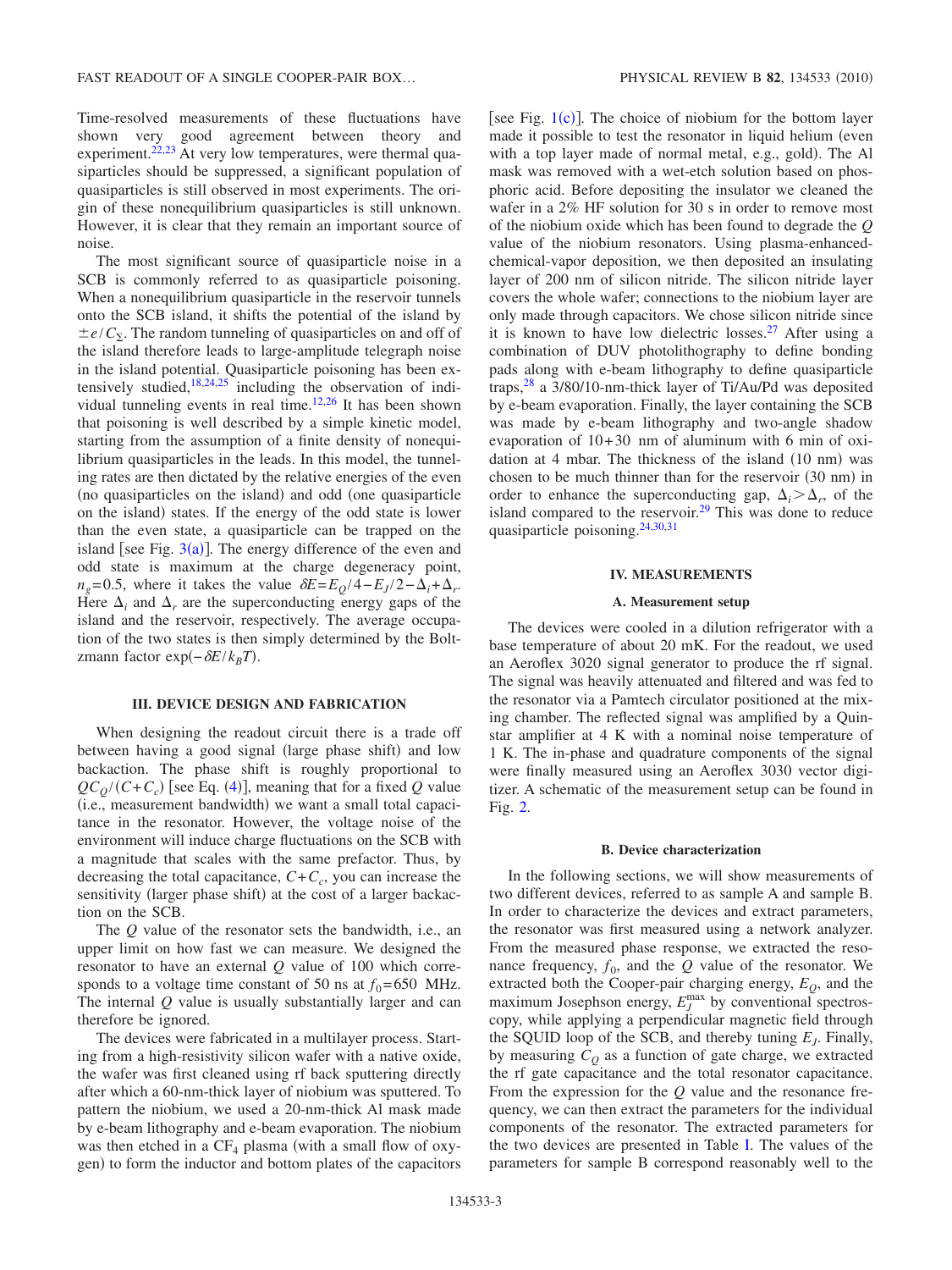<span id="page-3-0"></span>

FIG. 2. The measurement setup used in the experiment. The sample (inside the dashed line) is mounted inside a copper box on the mixing chamber of a dilution refrigerator, which reaches a base temperature of 20 mK. The readout pulse is created using a Aeroflex 3020 signal generator (with built in IQ modulation). It is heavily attenuated and coupled through a circulator located at the mixing chamber and filtered through two RLC waveguide filters before reaching the resonator. On the way up, the signal is first amplified at 4.2 K with a Quinstar amplifier with a noise temperature of 1 K and then amplified again at room temperature with a Mini-Circuits amplifier. Before the signal is finally digitized using an Aeroflex 3030 vector analyzer (with a 33 MHz bandwidth), it is first filtered using an RLC bandpass filter to reject image noise. Gray rectangles represent 50  $\Omega$  attenuators with the attenuation indicated in decibel whereas the rectangle labeled 1:101 is a voltage divider with that ratio. Filters are labeled as follows: LP=low-pass filter, HP=high-pass filter, BP=bandpass filter, and PF=powder filter.

geometrically identical device that was used in Ref. [32.](#page-6-30) The gate capacitance for sample A roughly agrees with what you would expect from the 5  $\mu$ m island compared to the capacitance of the  $8 \mu m$  island in sample B. If we the insert the parameters from Table [I](#page-3-1) into Eq.  $(4)$  $(4)$  $(4)$ , we calculate an expected phase shift of 11° for sample A and 30° for sample B between the two parity states when biased at the degeneracy point.

#### **C. Readout performance**

We have fabricated and measured a number of samples. All devices we have measured so far have been poisoned, meaning that quasiparticles cause switching between the two parity states of having an even or odd number of quasiparticles on the island. The switching between these parities happens on the time scale of a few microseconds. Although this

<span id="page-3-1"></span>TABLE I. The extracted parameters for the two samples.

|                     | Sample A | Sample B |
|---------------------|----------|----------|
| $f_0$ (MHz)         | 676      | 663      |
| Q                   | 128      | 130      |
| L(nH)               | 151      | 324      |
| $C$ (fF)            | 251      | 97       |
| $C_c$ (fF)          | 116      | 81       |
| $C_g^{\rm rf}$ (fF) | 0.2      | 0.3      |
| $E_Q$ (GHz)         | 62       | 48       |
| $E_I^{\max}$ (GHz)  | 7.2      | 7.4      |

is far from ideal for many applications, it has given us a way to characterize the readout. When a quasiparticle tunnels on or off the island the quantum capacitance of the SCB will change, and can thus be detected as a change in the phase of the reflected signal from the resonator. The measured timeaveraged phase for sample B is shown in Fig.  $3(b)$  $3(b)$  as function of  $n_g$ . In Fig. [3](#page-4-0)(c), we show the time dependence of the phase measured at the degeneracy point,  $n_e$ =0.5. Most of the time the SCB is in the odd state with a phase shift of about 0°. However, now and then the extra quasiparticle escapes the island and the SCB spends short periods in the even state with a phase shift close to −30°.

While sitting at the degeneracy point,  $n_e = 0.5$ , we have also performed pulsed measurements of the state. We send down a Gaussian pulse, with a length defined as the full width at half maximum (FWHM), and measure the phase of the reflected pulse. In order to optimize the signal to noise of the measured response, we used a so-called matched filter, where the time traces of the measured in-phase and quadrature component  $(V_I \text{ and } V_Q)$  are multiplied with a Gaussian template (with the same shape as the one generated by the signal generator). The product is then integrated and a single value is extracted. This is done for both  $V_I$  and  $V_O$  and we can then calculate the phase  $\phi = \arctan(V_Q/V_I)$ . We perform  $10<sup>5</sup>$  of these measurements and make histograms of the measured phase. We typically see two peaks centered at different phases corresponding to the two parity states. We fit a double Gaussian (both with the same standard deviation) to the histograms [see Figs.  $4(a)$  $4(a)$  and  $4(b)$ ]. We define the signal-tonoise ratio (SNR) of the measurement as the peak separation divided by the standard deviation. This is performed for different pulse lengths and we extract the SNR as a function of the measurement time, Figs.  $4(c)$  $4(c)$  and  $4(d)$ . The SNR roughly follows the expected square-root dependence on the measurement time. To reach a  $SNR \gtrsim 1$  we need a pulse length on the order of 50–100 ns in both samples. The shortest measurement time was here limited by the time constant of resonator which was about 60 ns for both of the samples.

### **D. Quasiparticle relaxation and state preparation**

We know that by sitting at the even degeneracy point the system will eventually relax into the odd parity state given that  $E_Q/4 - E_J/2 > \Delta_i - \Delta_l$  (see Fig. [3](#page-4-0)). We wanted to study how fast this process is and to what extent you can prepare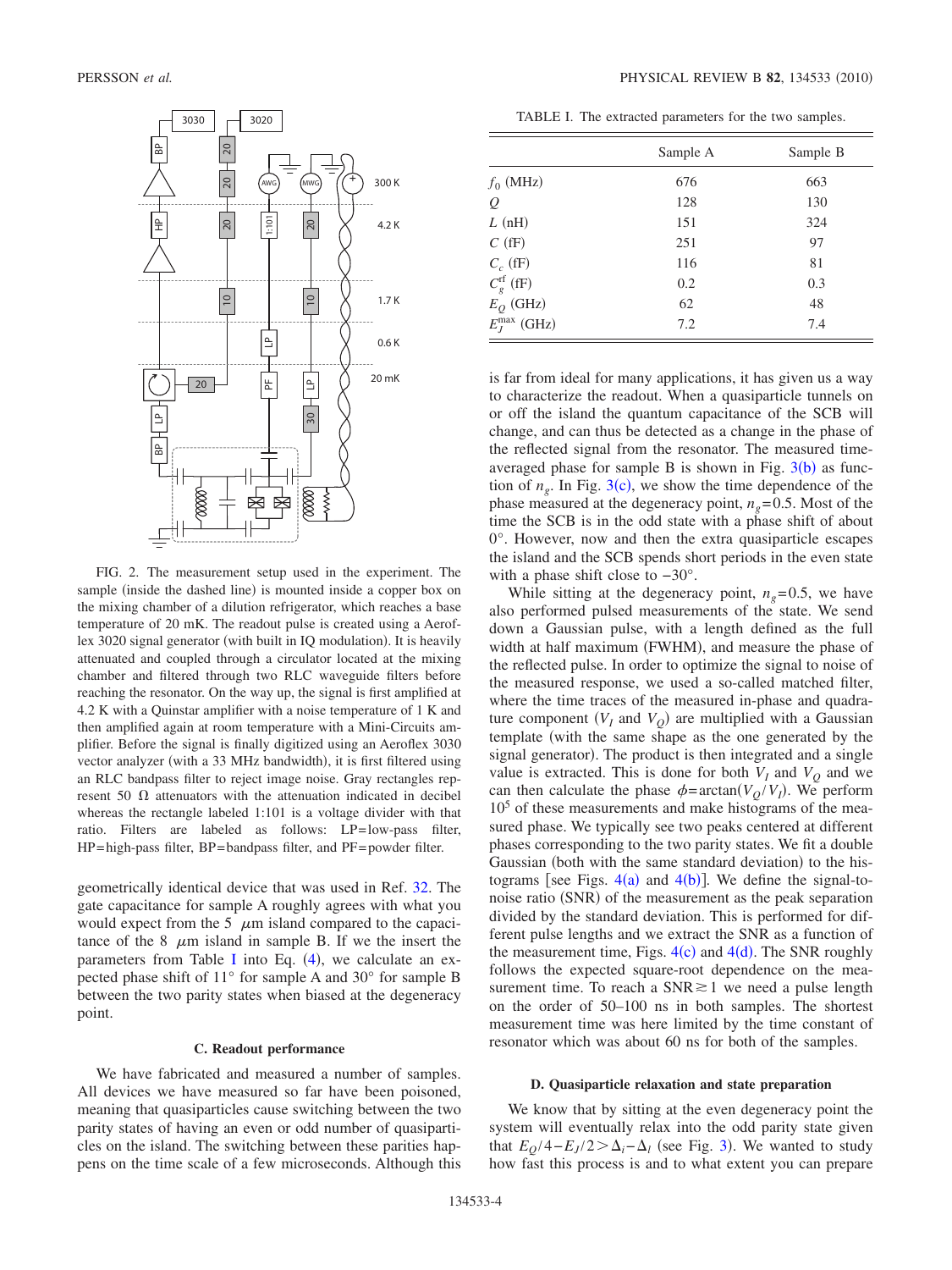<span id="page-4-0"></span>

FIG. 3. (Color online) (a) The energy as a function of  $n_g$  for the even (solid) and odd (dashed) parity of the SCB island. The odd state energy is shifted by the difference in the superconducting gaps of the island and the leads,  $\Delta_i - \Delta_l$ . If  $E_O/4 - E_J/2 > \Delta_i - \Delta_l$ the island will form a trap for quasiparticles at  $n<sub>g</sub>=0.5$ . (The value of  $\Delta_i - \Delta_l$  in the figure does not represent the real value of the system and the figure is only meant as an illustration.) (b) The phase shift as a function of the gate charge,  $n_g$ , for the even (solid) and odd (dashed) state. We also show the average phase for sample B, which shows contributions from both parity states, measured while repetitively sweeping the dc gate at a repetition rate of 5 kHz. The rate of the dc sweep was comparable to the quasiparticle tunneling rate, such that the quasiparticle tunneling probability during one period was low. The SCB then spent most of the time in the even state, which has, on average, a lower energy than the odd state. (c) A typical time trace of the measured phase, from a device identical to sample B, when sitting at the even degeneracy point,  $n_e$ =0.5. The SCB spends most of the time in the odd state  $(\phi = 0^{\circ})$  but makes short excursions to the even state  $(\phi = -30^{\circ}).$ 

<span id="page-4-1"></span>

FIG. 4. (Color online) Sitting at  $n<sub>g</sub> = 0.5$ , we perform pulsed measurements and extract the phase of each pulse. For three different pulse lengths, we repeat the measurements many times and make histograms of the phases (bars). In (a), we show histograms for measurements on sample A and in (b) for sample B. Sample A was designed to have a larger total capacitance for the resonator and a smaller rf-gate capacitance than in sample B. This reduces the backaction of the measurement at the expense of lowering the SNR. To the histograms, we fit a double Gaussian (solid line) with the same standard deviation for the two peaks. We then define the SNR of the measurement as the peak separation divided by the standard deviation. The above procedure is repeated for different pulse lengths, ranging from 20 ns to 1  $\mu$ s. The SNR is then plotted as function of the pulse length for sample A in (c) and for sample B in (d). We see that the SNR roughly follows the expected square-root dependence on the measurement time. Since sample A was designed to have a lower backaction, we expect it to have a lower signal. The calculated phase shift is 11° for sample A and 30° for sample B. This value is however calculated for very low probe powers. In these measurements, the phase shift is reduced by the relatively large measurement power.

the SCB in a certain parity state. We start by letting the system equilibrate biased at the odd degeneracy point, i.e.,  $n_e = 0$ , thereby preparing the even state. We then pulse the gate to the even degeneracy point (at  $t = 100 \mu s$ ) and observe the dynamics. From a long-time trace, including 1000 pulses, we divide each repetition into  $0.5$   $\mu$ s increments. We extract the average phase from each increment and each repetition. We then make a histogram of the phase for each increment as a function of time [see Fig.  $5(b)$  $5(b)$ ]. We fit the histograms to a double Gaussian and extract the occupation probability of the even and odd state as a function of time [see Fig.  $5(c)$  $5(c)$ ].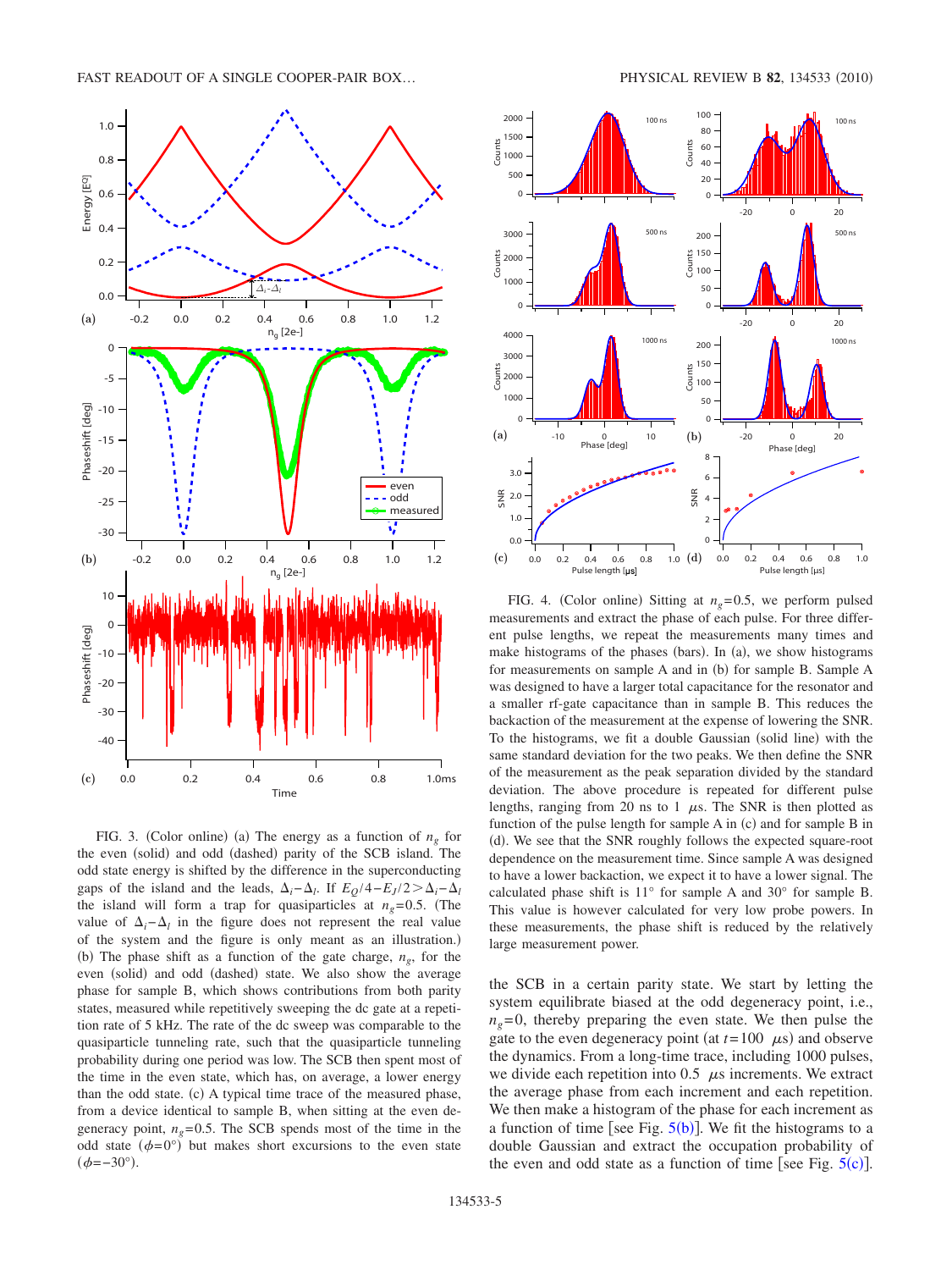<span id="page-5-0"></span>

FIG. 5. (Color online) Measurement of the quasiparticle relaxation in sample B. (a) The average of 1000 traces of the measured phase after pulsing the gate from the odd degeneracy point  $(n_g=0)$  (at time 100  $\mu$ s) to the even degeneracy point  $(n_g=0.5)$  and continuously monitoring the phase as a function of time. (b) Histograms of the measured state as a function of time. The measured phase for each repetition is divided into 0.5  $\mu$ s increments. We then make a histogram of the average phase for each increment, measured from the start of the pulse. This produces a histogram as a function of time. (c) Occupation probability of the even (lower) and odd (upper) state as function of time extracted from the histograms in (b). After pulsing to the even degeneracy point, the probabilities are inverted suggesting that we should be able to prepare the system in the even state with high probability even if the device has significant quasiparticle poisoning.

Sitting at the odd degeneracy point,  $n_e = 0$ , there is an equilibrium probability of more than 80% of being in the even state and when we pulse to the even degeneracy point most of the probability is preserved. Eventually the system equilibrates and then the probability is reduced to  $\sim$ 20%. From the relaxation of the probabilities, we extract an equilibration time of 2.8  $\mu$ s. As a comparison, we show the average time trace [see Fig.  $5(a)$  $5(a)$ ] where we have taken the average of the full time traces from different pulses. From this, we extract a relaxation time of  $3 \mu s$ , which is in good agreement. Since the quasiparticle relaxation time is relatively long it suggests that, even if the device is poisoned, we should be able to prepare the box in the even state with high probability and perform useful measurements. For example, in a qubit experiment where poisoning is unwanted, one could prepare the parity state of the system before performing qubit gates and readout, thereby increasing the fidelity of the measurements. The observed parity relaxation time of  $\sim$ 3  $\mu$ s is significantly longer than the observed dephasing time of charge qubits and would therefore not limit coherent operation. Parity state preparation could also be useful when the SCB is used as an electrometer as, to maximize the sensitivity, one has to bias the SCB near the even degeneracy point before performing the measurement.

# **V. CONCLUSIONS**

We have fabricated and tested two samples with a SCB together with an on-chip lumped element resonator. The resonators were optimized for readout speed, with a *Q* value around 100. We have characterized the readout by employing the effect of quasiparticle poisoning and found that for readout pulses of length 50–100 ns we get a SNR greater then 1.

## **ACKNOWLEDGMENTS**

We thank the members of the Quantum Device Physics and Applied Quantum Physics groups for useful discussions. Special thanks goes to Alexey Pavolotsky for providing the Nb films. The samples were made at the nanofabrication laboratory at Chalmers. The work was supported by the Swedish VR and SSF, the Wallenberg foundation, the EU under the projects EuroSQIP and SCOPE. This research was also funded by the Office of the Director of National Intelligence (ODNI), Intelligence Advanced Research Projects Activity (IARPA), through the Army Research Office. All statements of fact, opinion or conclusions contained herein are those of the authors and should not be construed as representing the official views or policies of IARPA, the ODNI, or the U.S. Government.